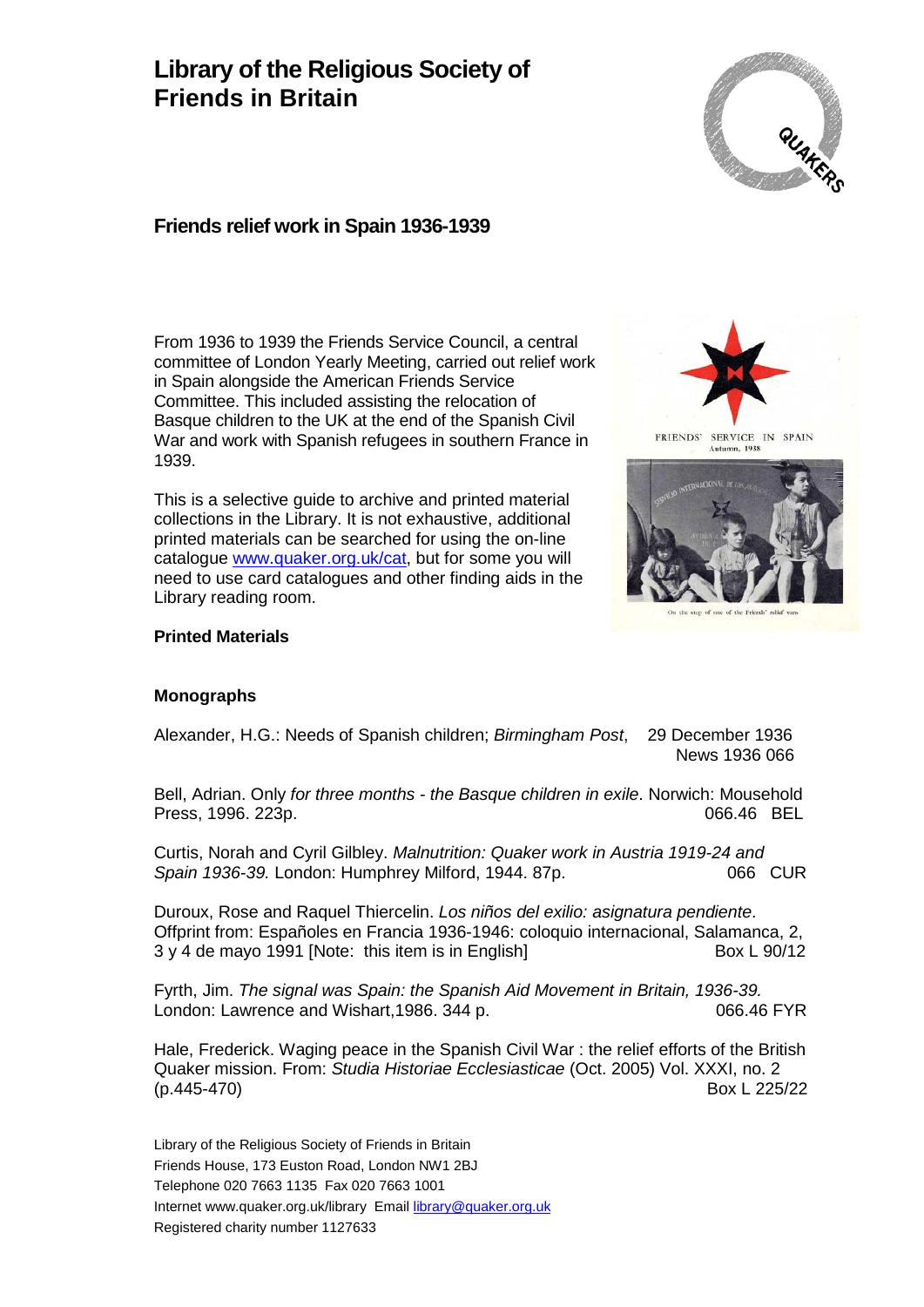### **Friends relief in Spain 1936-1939**

Howard, Donald S. (ed.) *Recent relief programs of the American Friends in Spain and France*. New York: Russell-Sage Foundation, 1943. 27p. includes: "The American Friends in Spain 1937-1939" by John Van Gelder Forbes (p. 3-21). 066 [Relief 1/17]

Kershner, Howard E. *Quaker service in modern war*. New York: Prentice-Hall, 1950, 195p. 066.46 KER

Legarreta, Dorothy. *The Guernica generation*: *Basque refugee children of the Spanish Civil War.* Reno: University of Nevada Press, 1984, 396p. 066.46 LEG

Mendlesohn, Farah. *Practising peace: American and British Quaker relief in the Spanish Civil war*. Thesis [PhD], University of York, 1997. 350p. Theses 066.46 MEN

Mendlesohn, Farah. *Quaker relief work in the Spanish civil war*. Lampeter: Edwin Mellen Press, 2002. 243 p. 066.46 MEN

Pretus, Gabriel. *Humanitarian relief in the Spanish Civil War (1936-1939*). Lampeter: Edwin Mellen Press, 2013. 424p. 066.46 PRE

Ricart, Domingo. *The Society of Friends and Spain; an address given to Monthly Meeting, Birmingham, November 9th, 1940* **Box L 18/01a** 

'Relief work in Spain' In *Manchester Guardian*, 19 April 1937 News 1937 066

West, Dan*."Cooperation with the AFSC in Spain"* in *To serve the present age: the Brethren service story*, ed. Donald F Durnbaugh p. 107-115. Elgin, Ill: Brethren Press, 1975

Wilson, Francesca. *In the margins of chaos: recollections of relief work in and between three wars.* London: John Murray, 1944 p.170-235 066 WIL

#### **Friends Service Council Pamphlets**

The following are a selection of pamphlets published by the Friends Service Council about their work in Spain usually for the purposes of publicity and appeals.

*Distress in Spain: will you help us to bring help to Spanish children'?*. London: Friends Service Council, 1937 **Data and Service Council, 1937 033.5 [FSC Pam 3/65]** 

Ellis, Richard: *Women and children last: An account by Dr. Richard Ellis of a recent visit to Friends and Relief Centres in Spain* . London: Friends Service Council, 1939 033.5 [FSC Pam 3/96]

*Feeding Spain's children*. London: Friends Service Council [1937]

033.5 [FSC Pam 3/86]

Friends Service Council. *Spain still needs our help*. London: Friends Service Council, 1939 033.5 [FSC Pam 3/98]

Friends Service Council. *Quaker service in Spain 1936-1940*. London: Friends Service Council, [1941] 033.5 [FSC Pam 4/5] and Box 477/12

*Give for Spain* London: Friends Service Council, 1937

033.5 [FSC Pam 3/71]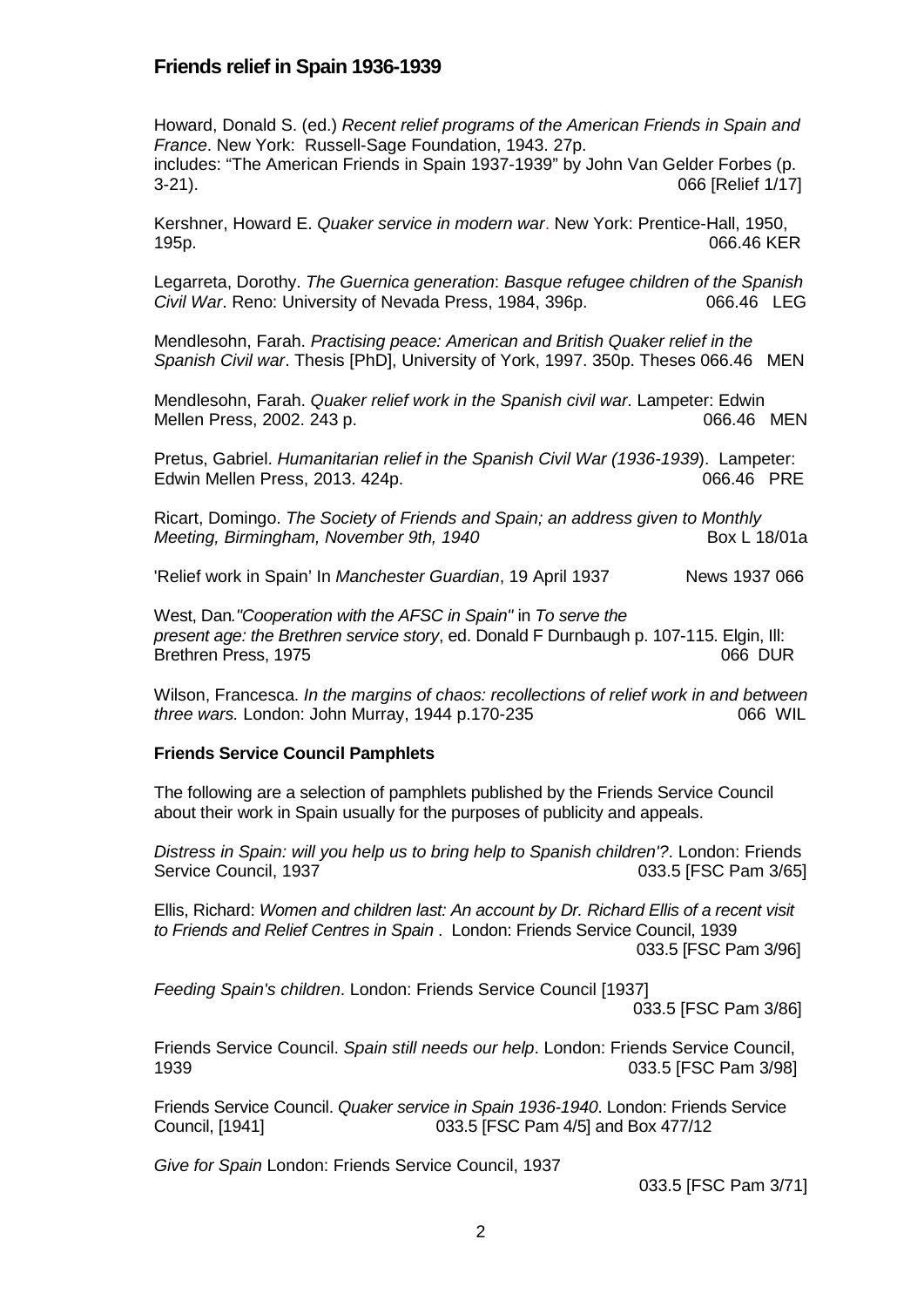# **Friends relief in Spain 1936-1939**

Jacob, Norma. *Spain's agony*. London: Friends Service Council, [1937] 033.5 [FSC Pam 3/87]

Littleboy, W. et al. *Children in Spain* [being a reprint of a letter to *The Times*, 18 Nov. 1936, signed by Wilfrid E. Littleboy, clerk of London YM, and Lord Noel-Buxton, President of the Save the Children Fund] 033.5 [FSC Pam 3/47]

Pye, Edith M. *Report on a visit to Spain* [Dec.1936-Jan.1937]. London: Friends Service Council, 1937 **Data and Service Council, 1937 033.5** [FSC Pam 3/45]

*Relief in Spain: what Friends are doing and might do* (reprinted from *The Friend*, 4 June 1937). London: Friends Service Council, 1937

*Spain: an appeal for the work of the Society of Friends and the Save the Children International Union*. London: Friends Service Council, 1937 033.5 [FSC Pam 3/63]

*Spain: an appeal for the children.* London: Friends Service Council and Save the Children Fund, [1937] 033.5 [FSC Pam 3/72]

*Spain's children are hungry: help us feed them!* London: Friends Service Council, [1937] 033.5 [FSC Pam 3/88]

*Winter is coming! Friends Service in Spain, Autumn 1938* (London: Friends Service Council, 1938) 033.5 [FSC Pam 3/82]

#### **Archives**

The Library holds the records of the Friends Service Council work in Spain.

The minutes of the Friends Service Council Spain Committee 1936-1940 are available as FSC/R/SP/M1.

There are also five boxes of records:

#### FSC/R/SP/1

- /1-2 Barcelona: letters and reports 1936-1937 (2 files)
- /3-4 Barcelona letters and reports from. 1937-38 (2 files)
- /5-6 Letters to Barcelona from FSC London, and 1936-39 (2 files)

#### FSC/R/SP/2

- /1 AFSC letters to FSC London
- /2 AFSC reports 1936-1940
- /3 International Commission reports and correspondence. 1938
- /4 Conferences and further reports 1937-38
- /5 Nationalist Spain correspondence (see also box FSC/R/SP/3 below)

#### FSC/R/SP/3

Nationalist Spain: 3 files, 1937-1939 cont.

- /1 Murcia
- Valencia: letters to
- /3 Valencia: letters from
- /4 [France] Perpignan office correspondence 1939-1940

#### FSC/R/SP/4

Relief work: field reports, various, unsorted "vols II, IV, V" 1936-40, including Domingo Ricart reports and emigration correspondence